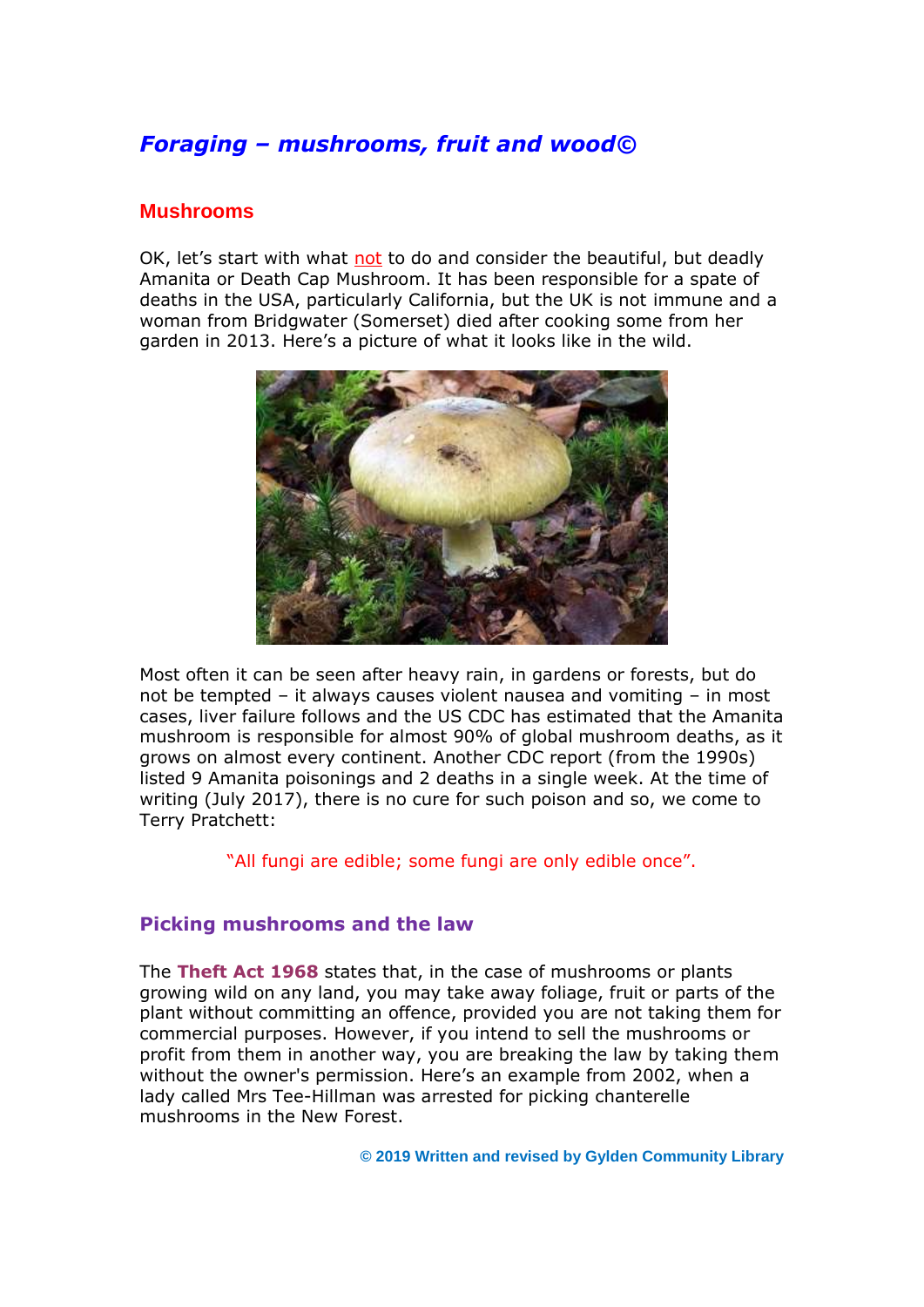The lady admitted that the mushrooms were for sale to restaurants and it seemed that the Forestry Commission would win the case. However, the judge threw it out of court, calling it a waste of public money. Mrs Tee-Hillman then took a civil suit against the Forestry Commission over her right to forage on common land and won herself a licence to pick mushrooms in the New Forest for life. The list below shows some of the key points if you want to go picking mushrooms.

- i. Gain permission from the landowner to pick mushrooms on his or her land.
- ii. With open-access land, run by a public landowner, check first for any local bye-laws on collecting forest plants, including fungi.
- iii. With effect from September 2016, the Forestry Commission has introduced a no-picking of fungi code in the New Forest, but this issue is still under negotiation.
- iv. Remember the laws on trespass when foraging, too, ie common land, a public right of way, etc are OK for access, but any other land may not be so.
- v. Try to follow the Country Code when picking mushrooms, ie minimising damage to surrounding foliage or plants.
- vi. Follow the Wild Mushroom Pickers' Code of Conduct too, which gives guidance on good practice.

## **Important safety tips on mushrooms**

In general, mushrooms and fungi are very difficult to identify. Unless you are sure of the identity of a mushroom, do not eat it, which takes us back to the Amanita, which (apparently) tastes very good – before it kills you anyway. Do not forget that other types of the Amanita in the UK are the Fly Agaric and the Destroying Angel.

Any mushroom picker should learn about the safe fungi and what to do about collecting or touching fungi. If you start by finding a few safe species and researching them and just eating small amounts, you'll have a better chance of surviving for your next foray. For people who wish to learn more about fungi identification, my recommendation is a wonderful Facebook group that teaches about fungi photography, spore prints and environmentally-sensible foraging – Mushroom foraging united kingdom.



**© 2019 Written and revised by Gylden Community Library**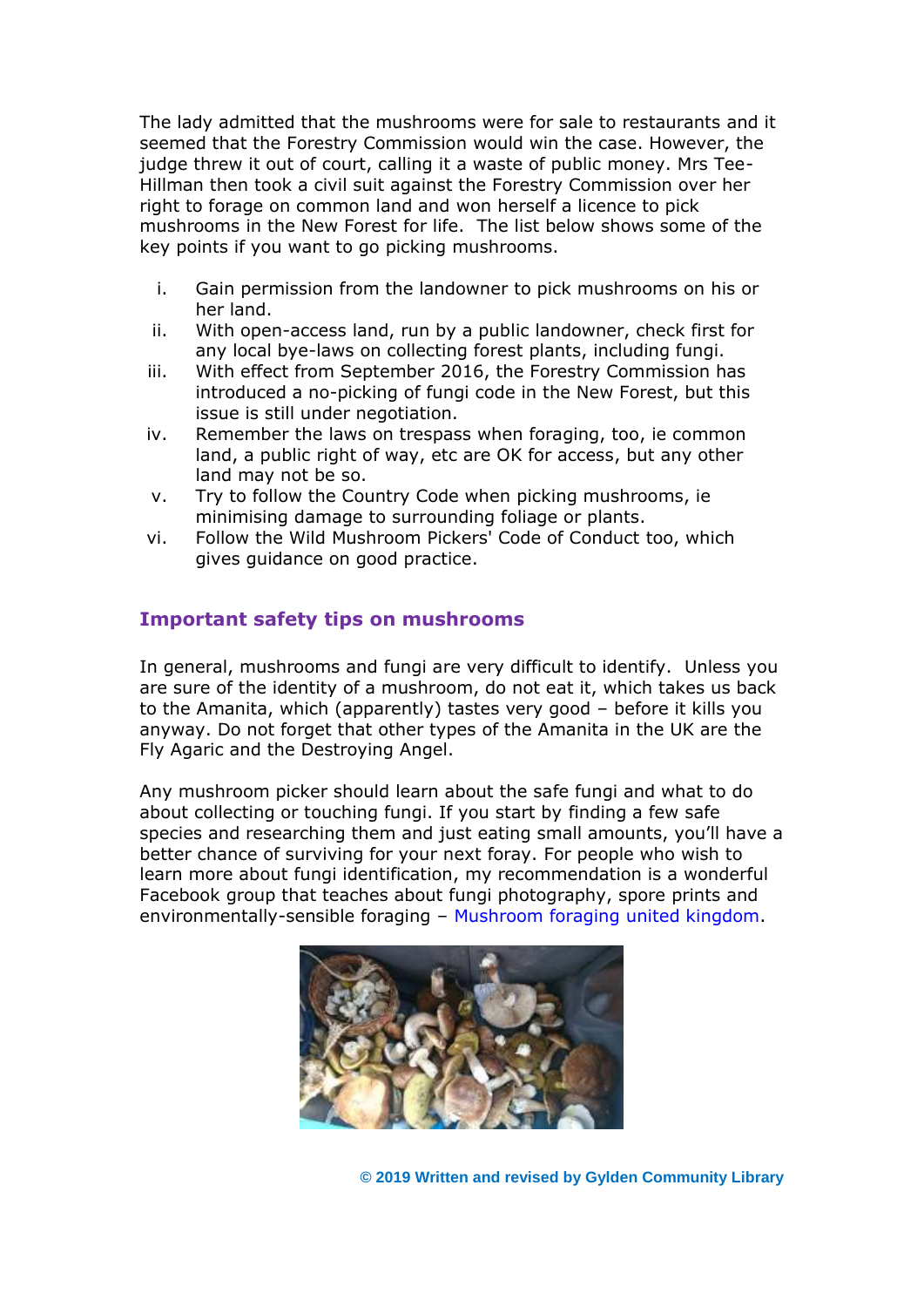# **Fruit**

Since 1990, 21 October has been designated as National Apple Day, but is it legally permissible to just take an apple from, say, a neighbour's tree for your own use?

Experienced foragers know the answer to this one, ie which falls under the **Theft Act 1968** - *"A person who picks mushrooms growing wild on any land, or who picks flowers, fruit or foliage from a plant growing wild on any land, does not (although not in possession of the land) steal what he picks, unless he does it for reward or for sale or other commercial purpose."*

### **Legal or personal use?**

*My long two-pointed ladder's sticking through a tree Toward heaven still, And there's a barrel that I didn't fill Beside it, and there may be two or three Apples I didn't pick upon some bough. (After Apple-picking, Robert Frost)*

The key phrase here is intended use and common law allows fruit foraging, but not for commercial use. If you take one apple from a tree to eat, you are protected by the common law from a vexatious prosecution by the tree's owner.

Having quoted the laws on theft, some councils have started to pass local bye-laws against foraging. Not just councils, in fact, but also the National Trust, Natural England, Scottish Natural Heritage and the Countryside Council for Wales. If such a bye-law exists, there should be notices displayed in prominent positions. These bye-laws have targeted people picking such wild fruits as apples, pears, sloes, blackberries and hawthorn berries. So, it may well be prudent to look out for notices before filling a basket full of blackberries.

So, picking a few blackberries for a pie or an anti-cough syrup to give away is fine. However, it's not fine if someone strips the bushes of all the fruit and turns the foraged food into jams, jellies, cordials, etc to sell at the local farm shop or market, ie commercial purposes.

Leaving some fruit on the trees and bushes makes sense for several reasons:

a) Leave some for other foragers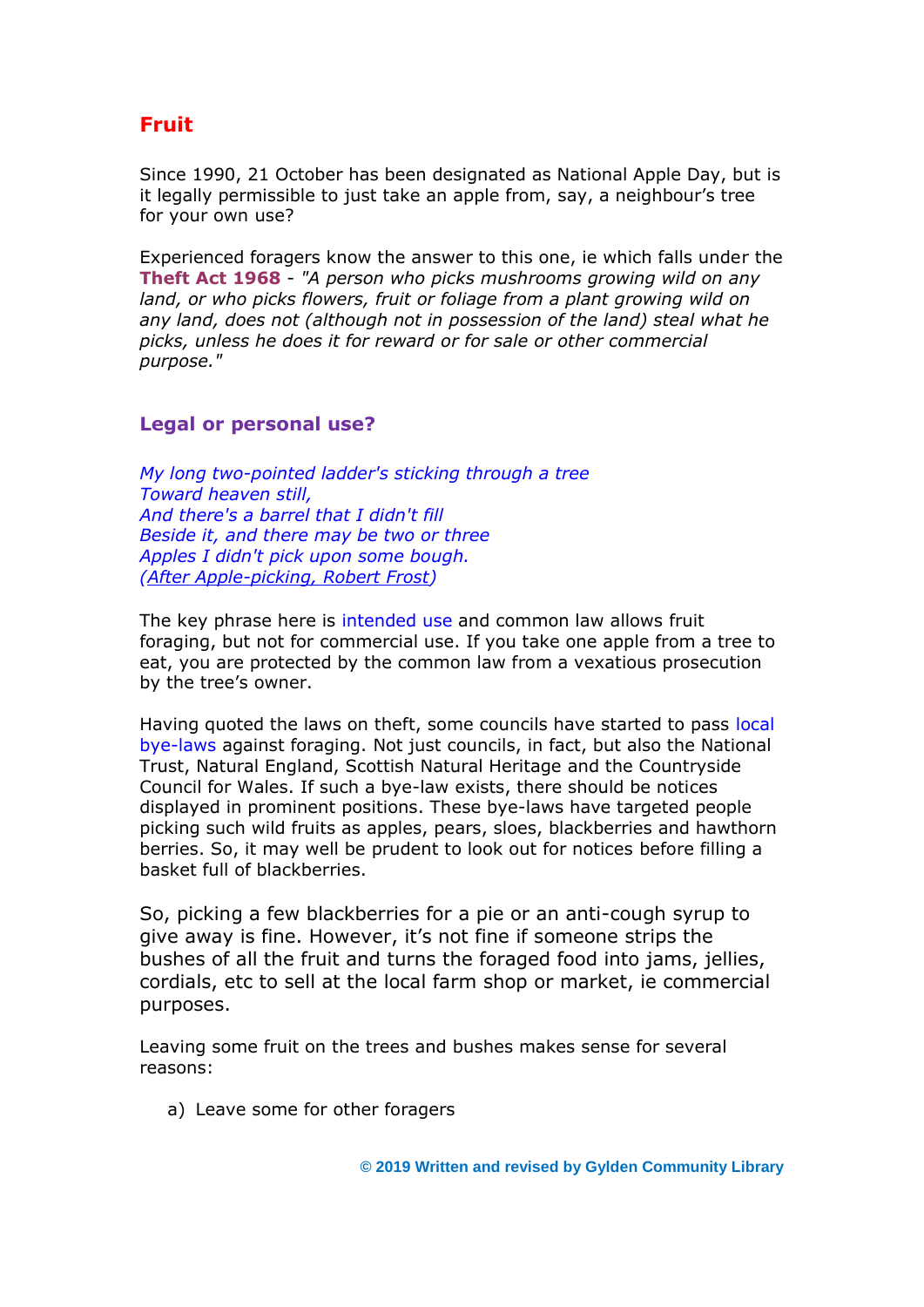- b) Leave some for wildlife to eat
- c) Letting fruit rot benefits wildlife that are attracted to decaying fruit, eg voles, badgers and butterflies
- d) Leaving fruit on the bushes encourages biodiversity
- e) Unwanted fruit can be picked under local agreements for food banks.

### **Other guidance for fruit foragers**

Nobody receives a prison sentence for pinching a few apples, but there may be a fine for the theft. There are several groups who have developed codes of conduct for foragers to pick fruit from people's gardens, eg owners who do not want the fruit or cannot pick it themselves. Examples include Common Ground and Natural England. The National Trust has stated that anyone, who wants to forage on NT land for commercial use, should seek permission to set up a licensing agreement.

However, 24 new bye-laws have been proposed by Bristol City Council for the responsible use of its 212 parks and green spaces around the city. One of the new rules would ban people from removing "the whole or any part of any plant, shrub or tree" - effectively banning people from collecting wild flowers, scrumping apples and picking blackberries.

Since the consultation paper in 2016, there has been some flexibility and, by February 2017, the council stated that "Foraging, such as berry picking will continue to be allowed, providing it does not cause real harm to wildlife or wildlife habitats. Even some instances of commercial foraging may be considered acceptable providing it is done in a responsible, sustainable manner."





### **Wood**

The **Theft Act 1968** states that in the case of plants growing wild on any land, you may take away foliage, fruit or parts of the plant without committing an offence, provided you are not taking them for commercial purposes. However, if you intend to sell the plants or in some other way profit from them, you are breaking the law by taking them without the owner's permission.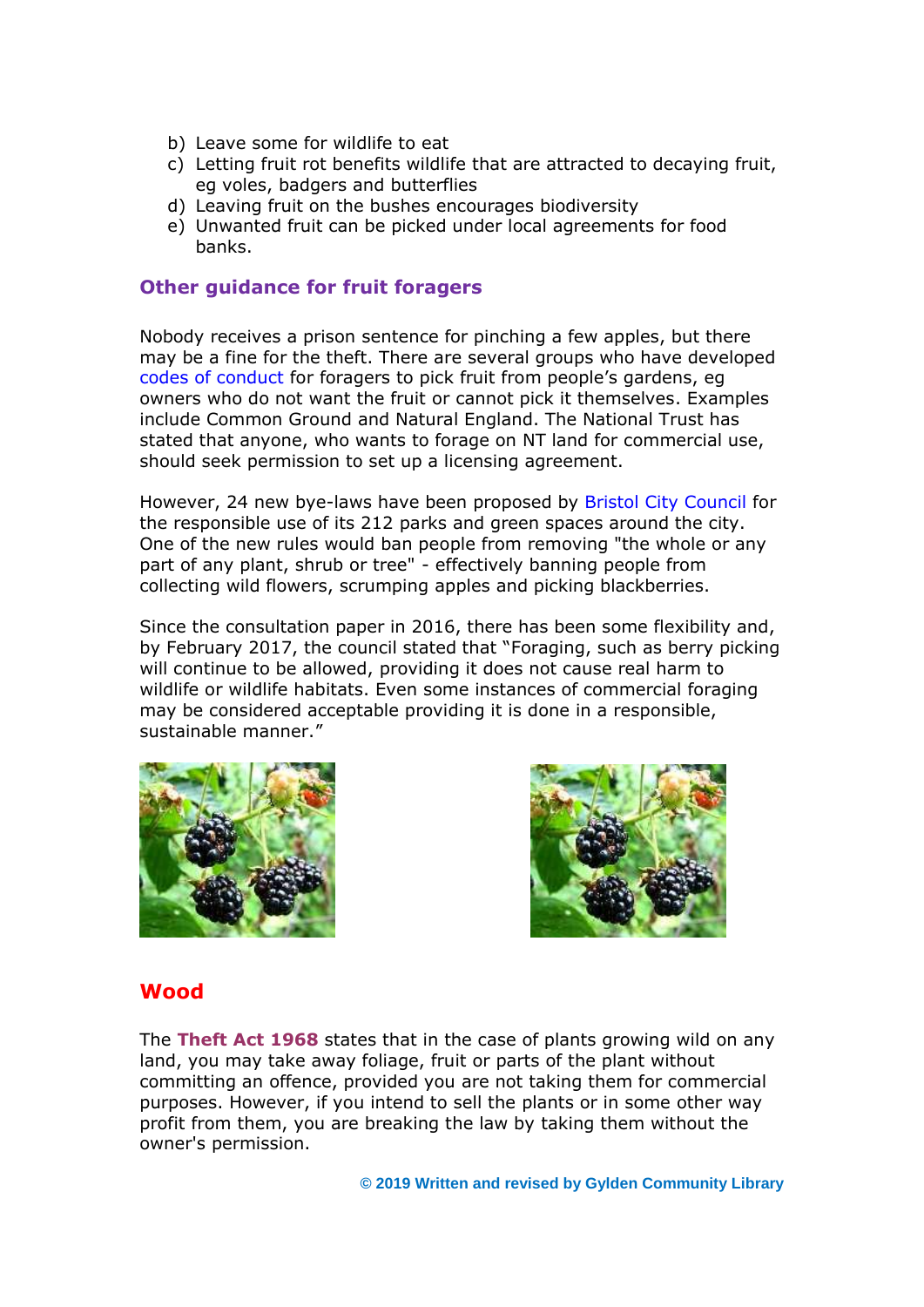## **Theft or not?**

With firewood or dead-wood, the law was always very clear up to 2008, as the Magna Carta 1215 allegedly stated that, "Every common man was allowed to pick up and to take home dead-wood from his unwitting Lordly purveyor for purposes of firewood and building materials."

However, this right of estover was always on suspect legal ground - there is no general right in English law to collect wood. Moreover, the Forestry Commission issued a set of rules in 2008 that prohibited the collection of dead-wood on health and safety grounds. The current legal rules are set out below.

- 1. It is forbidden to take fallen wood, leaves or seeds from Forestry Commission land and much of the public forests/ woods in England are owned by the Forestry Commission.
- 2. It is forbidden to taken fallen wood from privately-owned forests without having the permission from the owner. This is theft, ie removing fallen wood without permission, and could result in a conviction.
- 3. The Forestry Commission supplies licences in some areas, which allow people to collect wood for a few pounds a year.
- 4. In other areas the Commission holds roadside firewood sales.

### **Collecting or foraging wood legally**

In some places, it is possible to buy scavenging permits from local Forestry Commission offices for about £120, eg Yorkshire or parts of North England. It is worth noting that such permits may be limited to the removal of dead-wood up to local limits in that area. The permits normally specify hand tools only and the permit-holder has to collect the wood from a particular area.

The best advice might be to visit several local areas of forest or woodland, to find out if the owners will grant permission for wood removal. Many woodland owners require people to remove dead-wood, either by taking down specific trees or just removing branches from the forest floor. However, it is not lawful to enter private property in order to forage for dead-wood without permission.

The health and safety rules put into place in 2008 by the Forestry Commission were not really designed to destroy the estover right, but more to ensure that any cutting of wood was done by suitably qualified wood or timber merchants.